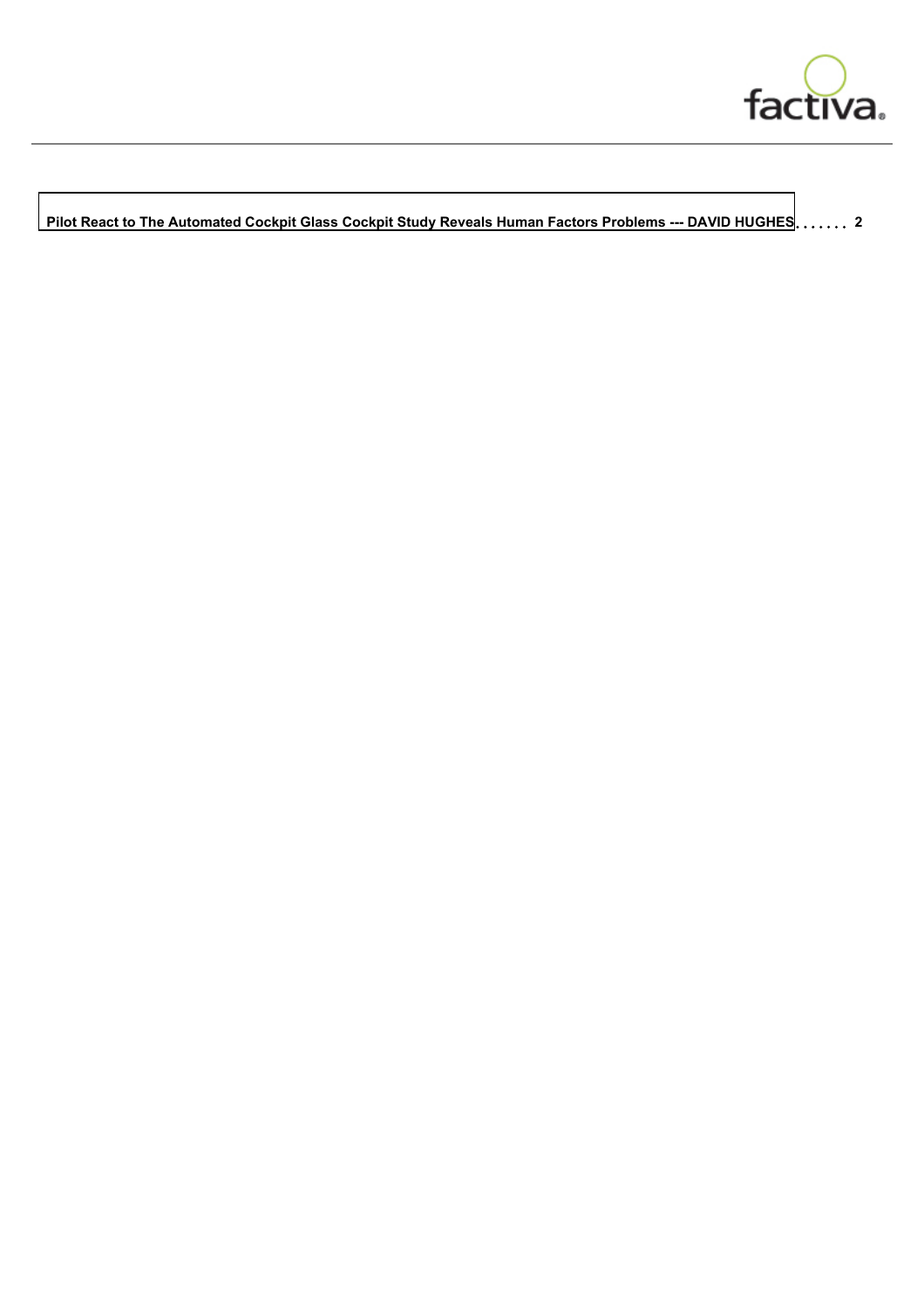<span id="page-1-0"></span>

## **HD Pilot React to The Automated Cockpit Glass Cockpit Study Reveals Human Factors Problems --- DAVID HUGHES**

- **WC** 1,753 words<br>**PD** 7 August 19
- **PD** 7 August 1989<br>**SN** Aviation Week
- **SN** Aviation Week & Space Technology
- **SC** AW<br>**PG** Pg.
- **PG Pg. 32**<br>**VOL** Vol. 13
- **VOL** Vol. 131, No. 6<br> **LA** English<br> **CY** Copyright 1989
- **LA** English
- Copyright 1989 McGraw-Hill, Inc.
- LP BOSTON -- The results of a three-year NASA study of 200 Boeing 757 pilots indicate disagreement over whether **automated cockpits** actually reduce workload and whether they might cause some safety problems.

 NASA's Ames Research Center recently published the findings of its study, directed by Earl L. Wiener, professor of management science and industrial engineering at the University of Miami. Wiener, who has conducted similar studies, surveyed 200 line pilots from two airlines. The pilots, who had varying levels of Boeing 757 experience, answered questionnaires on two occasions. Wiener, a former military pilot, also rode the jump seat on the Boeing 757 to make personal observations.

**TD** While the majority of pilots expressed pride in flying the most advanced aircraft in their company's fleet, many had reservations about safety issues related to so-called glass cockpits, which rely on cathode ray tubes driven by computers. At least half said they felt automation actually increases workload and, one year later, these pilots showed no shift in their opinion, despite having gained more experience in the cockpit. (The study defined automation as primarily flight path guidance including power plant control and warning and alerting systems.)

 Nearly half of the pilots were concerned about the possible loss of aviation skills with too much automation. About 90% of the pilots said they hand-fly part of every trip to keep up their skill level.

 One key safety concern was that there is too much programming going on below 10,000 ft. and in the terminal area. Slightly more than half of the pilots surveyed agreed this was a problem while only about 30% disagreed.

 The Boeing 757 and other automated airline aircraft are equipped with flight management computers that can program a flight almost from takeoff to touchdown. The Honeywell computer in the 757 provides both lateral and vertical navigation capability. In addition, Collins electronic flight instrument systems (EFIS) displays can be used by the pilot and copilot to display a wide variety of navigation information generated by the computer. The 757 pilots enter data into the flight management computer using an alphanumeric keyboard on the control display unit.

 The computerized cockpit is designed to reduce workload, and it does in ideal conditions. As one pilot said, the system works well flying into a North Dakota airport at 3 a. m. However, in the current air traffic control environment, it is common for an assigned route to be changed frequently, particularly in a busy terminal area. The assigned runway is often changed after an aircraft descends below 10,000 ft., which calls for a pilot to either reprogram the flight management computer or turn off the automatic flight guidance. The aviator can then fly the aircraft on autopilot heading and altitude hold or by hand.

 Many pilots voiced concern about the tendency of some crews to go to a ''head-down'' operation to reprogram the computer. ''During departures and arrivals, the workload became excessive with the slightest change to our flight plan,'' one pilot said. ''It was difficult to make the copilot leave the flight management computer alone below 10,000 ft. Both problems have been cured by experience.

 Others in the study contend heads-down operation is still a problem, depending on how the crew handles a particular situation. Older captains tend to rely more on their basic flying skills in such situations while younger first officers tend to use the computer. ''Thus far, my mind/hand/feet combination is faster than my monitoring-programming capabilities,'' an older pilot said.

 One particularly difficult aspect of programming a computer while in flight is that it takes the undivided attention of one pilot, Delta pilot Richard Stone said. Stone, a member of the Air Line Pilots Assn. human performance committee, has flown more than 23,000 hr. in his 32 years with Delta, including 3,000 in the Boeing 757 and 767 in the past six years.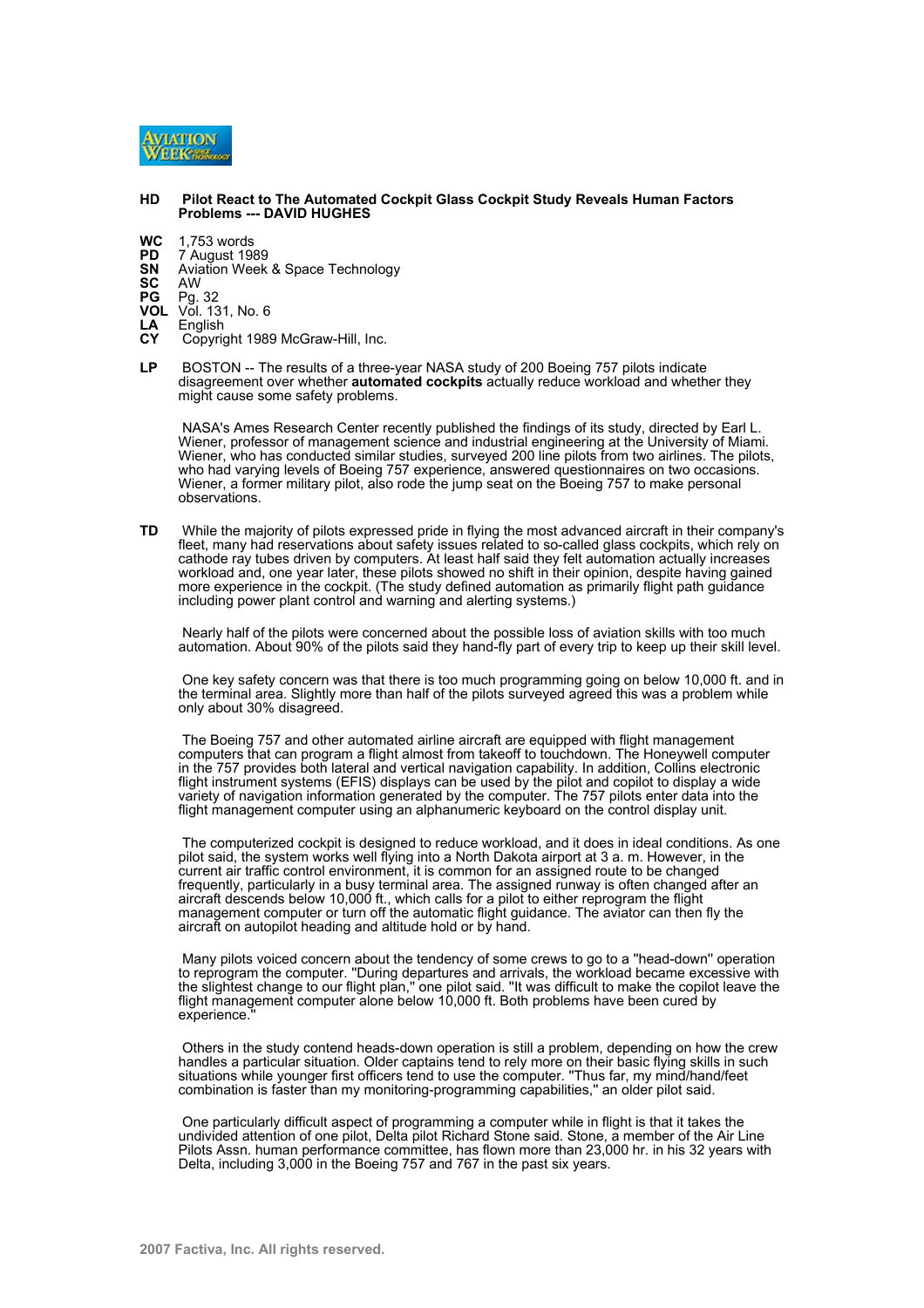Stone said the ''intellectual attention required by programming makes it hard to do anything else.'' Researchers have also noted that in automated aircraft, the division of roles between the cockpit crew members tends to break down. Crews must guard against the tendency of one pilot to look over the shoulder of the other who is entering data into the computer.

 Jack Gray, a striking Eastern Airlines pilot who has about 2,000 hr. in the 757/767 and nearly 10,000 hr. total time, disagrees with those who believe the flight management computer is difficult to use below 10,000 ft. Gray points out that rerouting below 10,000 ft. requires a pilot in a nonautomated aircraft to dig out the charts and start over, which is also a head-down sort of operation. Reprogramming the flight management computer does not take much time and it can be done by one pilot and checked by the other one before it is activated, he said.

 Gray also said that whenever he is the pilot doing the programming, he doesn't try to do it all at once. He enters some of the information on the keyboard, then looks outside for traffic before finishing the programming task. In many cases, the rerouting can be handled initially by entering the waypoint identification, calling it up from the computer data base and typing in a direct-to command. Gray, who also flies transport aircraft in the Air Force Reserves, said that not all flight management systems are as easy to use as the system in the 757.

 One interesting point the study made was that pilots who left nonautomated aircraft to fly the Boeing 757 often expect to return to nonautomated aircraft. Thus, a pilot faces the transition from the nonautomated cockpit to an automated one and then back again where manual flying skills are of paramount importance. ''I was somewhat concerned with the 'I-can't-fly-anymore-but-I-can-type-80-words-a-minute syndrome,' '' one pilot said.

 Pilots were also concerned that the first few days of transition training focus on operation of the computer equipment rather than basic operation of the aircraft.

 Stone recalls one incident in a busy terminal area where the first pilot, flying the aircraft, was flying a base leg to intercept an ILS approach. The pilot asked Stone to activate a computer feature that extends the runway centerline on the electronic map display. Even though it requires only a few keystrokes to activate, Stone declined because he did not feel there was enough time. He told the first pilot to fly the approach using raw data. Stone later explained to the first officer that the procedure did not relate to the ILS and was not needed. But the first pilot had been instructed in training to use it.

''Pilots trust automation too much and don't depend on their own airmanship,'' Stone said.

 Pilots even work around aspects of the computer program that do not provide the desired performance. For example, crews who want to start vertical navigation descents earlier than the computed top-of-descent point simply tell the computer they plan to use anti-ice when, in fact, they do not, or they program in a fictitious tail wind. The computer then refigures a new top-of-descent point to the pilot's liking. This procedure is often needed because the Boeing 757, considered an aerodynamically clean aircraft, does not descend as readily as earlier models. Pilots like to avoid using speed brakes to conserve fuel and avoid disturbing passengers.

 Renwick Curry, a human factors consultant from Palo Alto, Calif., who has worked on previous NASA studies with Wiener, said another area of major concern in automation is complexity. In previous studies when pilots were asked if they have ever been surprised by the automatic features in an advanced aircraft, they responded with what Curry described as ''a floodgate of answers.'' Nearly 70% of the pilots in Wiener's study responded that they have been surprised. The number dropped to about 60% by the time the second questionnaire was answered. OVERALL IMPRESSIONS It is important to note that the overall impressions pilots have of the glass cockpit environment are still positive. About 90% of the pilots surveyed said the glass cockpit instruments and displays are a big step forward. Many pilots said if they leave the Boeing 757 they will miss the electronic HSI map mode (on the Collins EHSI) and many said they would miss the Honeywell flight management computer.

 Most pilots praised the warning and alerting systems on the Boeing 757, particularly the engine indication crew alerting system (EICAS) from Collins. Wiener said the number of warnings a pilot has to cope with on transport aircraft has been spiraling up to 400-500, and that EICAS simplifies things by reducing the number on the Boeing 757 to below 200.

 Wiener concluded that additional automation can solve many of the problems uncovered in his study. He said computers can be designed to anticipate future problems rather than just issue a warning when they occur. Wiener proposed a concept of an ''electronic cocoon'' or ''shell'' around the aircraft. As long as the aircraft stays within the cocoon, the crew can operate as it sees fit. If the aircraft penetrates the cocoon, the crew would be alerted by the computer. It should also be possible to trap human errors as they are automatically entered into the system.

 The next step in NASA's research will be an attempt to measure pilot performance in simulator missions. The same Line Oriented Flight Training (LOFT) mission profile will be used in a DC-9-30 and an MD-88 simulator to measure how crews perform the same tasks in automated